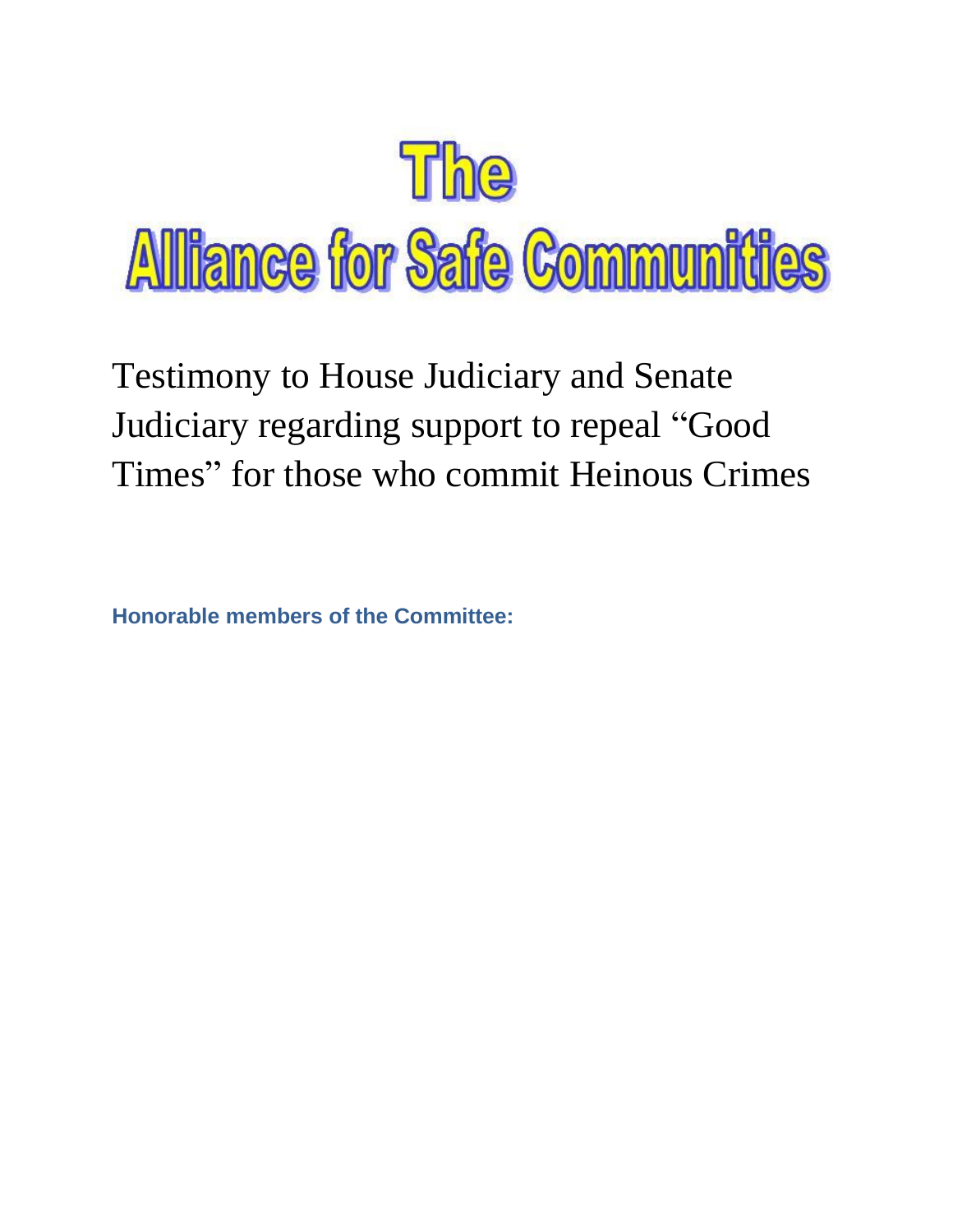**My name is Carolyn Medeiros. I am the Executive Director of the Rhode Island non-profit Alliance for Safe Communities, dedicated to assisting communities to achieve the promise of a safe environment made to them by government. We work with legislators, state and local law enforcement, other RI non-profits, National non-profit organizations, the Attorney General's office, Department of Corrections, Department of Probation, Media Networks, and most importantly, Rhode Islanders who call this state home.** 

**To begin: a victim impact statement for the Donnelly family. June 9th Shirley Donnelly was brutally murdered by Mathew Komrowski. Corrections spokesperson Tracey Zeckhausen said despite an early release, Komrowski was not an ideal inmate. Mathew Komrowski earned 448 days good time with over 90 infractions while incarcerated. Within less than 48 hours he committed this heinous crime.** 

**The oversight committees correction option legislation has done it's job, that is true, it did save money, by releasing Komrowski 448 days early we saved maybe 40 to 50 thousand dollars or if we want to use the number used in the April 16th 2010 committee meeting, that actual per diem rate is about \$4,000 per year, but the real question is money saved at what cost.** 

**I would ask each of you to close your eyes and imagine this horrific crime just happened to someone you care about. How would you look at this so called "Good Time Program". You wouldn't think it was worth the money it supposedly saved.**

**Prison decisions are now being made based not on security, custody, and control, but for money considerations.** 

**The safety of the families of Rhode Island should be the primary responsibility of government. And while it does cost money to incarcerate someone in prison, the savings from preventing a crime far outweighs the cost. What it comes down to is "how much we pay collectively as opposed to how much we are willing to have Rhode Island families pay later as potential crime victims from an early release criminal.** 

**If money saved is the primary issue vs value of life: Are we truly saving the taxpayer money with this agenda.**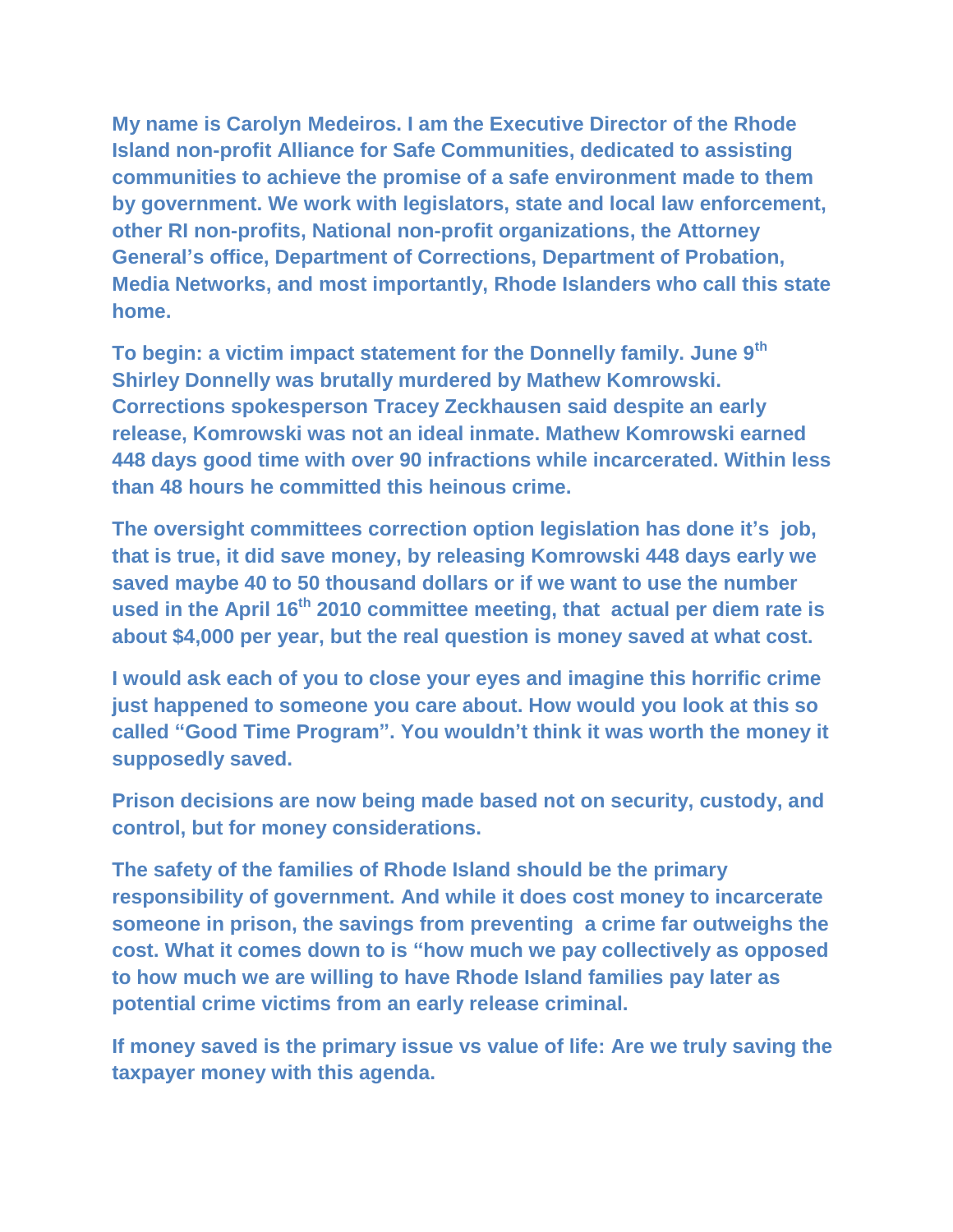**In July, a month after Shirley Donnelly's tragic murder, FOX news released a Research Segment: " Murder by Numbers a Forensic Psychiatry and Psychology Cost estimate per offense for five index offenses"** Source using 2008 U.S. dollars

**(the break down to tax payers in costs looks like this):**

 **Over \$17 million dollars for Murder**

**\$448,532 for Rape**

**\$335,733 Armed Robbery**

**\$145,379 Aggravated Assault**

**\$41,288 Burglary**

**Costs are broken down as victim costs, Justice costs, Offender Productivity, and "wtp" the amount of money citizens are willing to pay to prevent crimes.**

**I believe it is wrong to eliminate Prison Good Time altogether. The problem with this law … is the amount of time being allowed and who is allowed to earn time off in the first place.** 

**"Good Time" has become and agenda of cost effectiveness and needs to be utilized for it's therapeutic benefits for those intended and capable of rehabilitation: if not we will continue to see and agenda inclusive of early releases of moderate to high risk, repeat offenders, and more victims impacted throughout the state.**

## **RESPECTFULLY AND GRATEFULLY,**

## **CAROLYN MEDEIROS EXECUTIVE DIRECTOR ALLIANCE FOR SAFE COMMMUNITIES**

Additional comments addressed that of the 500 inmates mentioned by Director AT Wall of Corrections….. it was noted in a WPRI segment "The Danger Amongst Us" that 275 violent offenders were inclusive of that population from April 2011-April 2012.